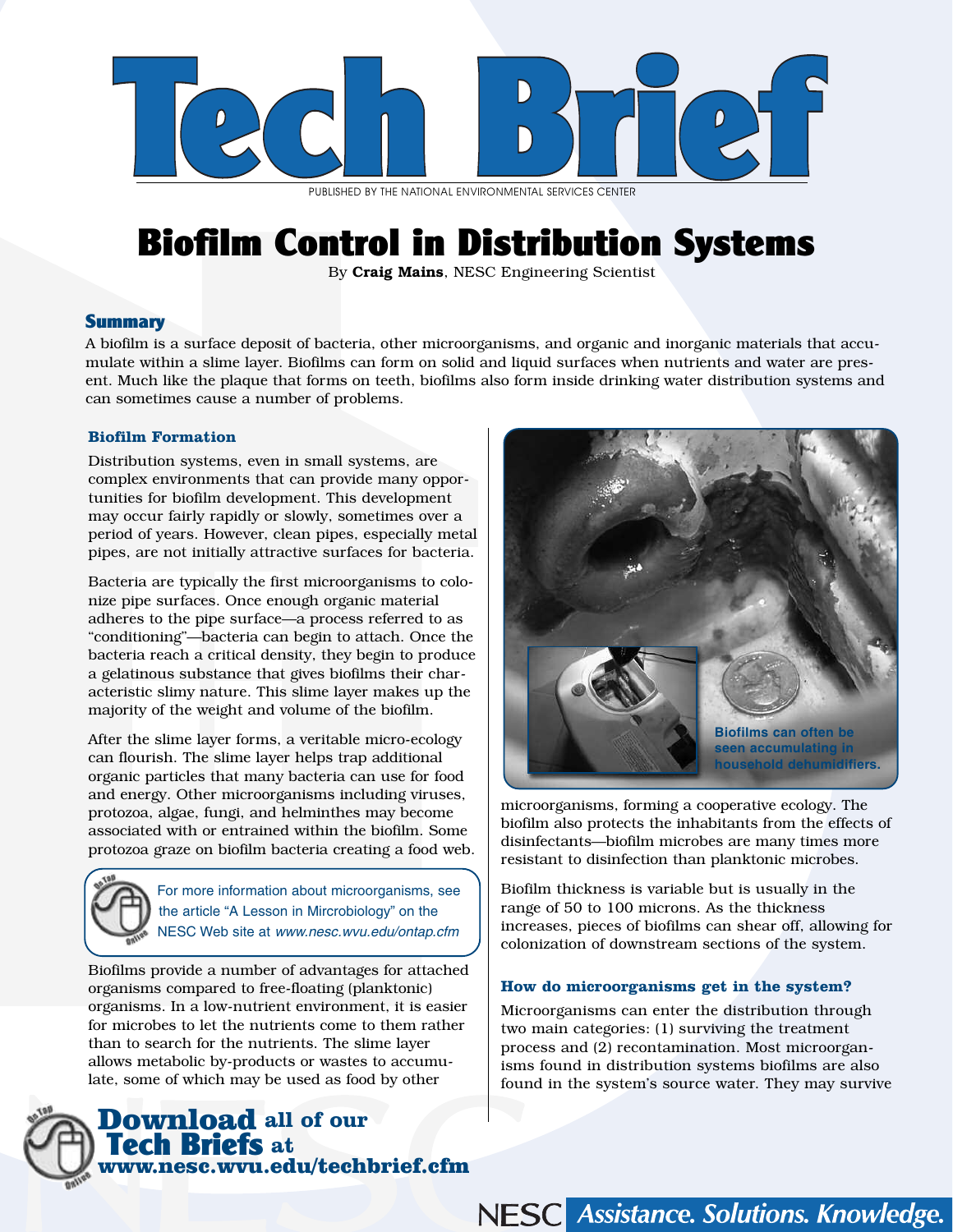due to ineffective treatment such as filter breakthrough or ineffective primary disinfection. However, even effectively treated water contains some bacteria in small numbers. Potable water is not sterile.

Assuming water of good quality enters the distribution system, there are still numerous ways the water can be contaminated, including cross connections and back flow. Leaking pipes, joints, and valves can also allow for the entry of microbes, especially during temporary periods of negative pressure.

Poorly designed or maintained finished water reservoirs and tanks can allow for recontamination if birds and other animals, including humans, have access. Because sediment can accumulate in tanks and reservoirs, providing a habitat for microorganisms, storage units can be a major focus of recontamination problems, especially in tanks where the water has long residence times.

Repairing and replacing distribution system components also allows for the introduction of microorganisms if care is not taken to disinfect repaired or replaced mains and tools introduced into the system, such as mobile cameras.

### **Problems Associated with Biofilms**

Just as all teeth have some plaque, all distributions harbor some biofilm. In both cases, problems can occur when they are not controlled. Public health concerns related to distribution system biofilms include the documented presence of primary and opportunistic bacteria, viruses, protozoa, and fungi. Although primary pathogens (those that can cause disease in healthy people) have been detected in biofilms, there is little information on waterborne disease outbreaks conclusively linked to biofilms.

Perhaps of greater concern is the persistence of opportunistic pathogens in biofilms. Opportunistic pathogens are those that cause disease in people with weakened immune systems such as AIDS patients, diabetics, organ transplant recipients, and many cancer patients, as well as other susceptible groups such as the elderly and young children. These populations easily number in the tens of millions nationally. Opportunistic pathogens include *Pseudomonas aeruginosa, Legionella pneumophila*, and the *Mycobacterium avium* complex (MAC).

In addition to public health concerns, biofilms can contribute to taste, odor, and color problems. They can also mask coliform occurrences since biofilm bacteria can compete with and suppress coliform growth on solid media. (This is much less of a problem with liquid-media-based presence/absence tests.)



For more information about taste and odor control, see the Tech Brief on this topic on the NESC Web site at www.nesc.wvu.edu/ontap.cfm

Because coliforms, once established, can reproduce within biofilms, positive coliform tests may occur even though the water entering the distribution systems may be coliform-free. Even though these regrowth coliforms are not of fecal origin, they can still result in rule violations and headaches for operators.

Some biofilm organisms can also accelerate the corrosion of some types of pipes. Iron-oxidizing bacteria oxidize iron and steel, depositing iron oxides (rust) in raised deposits called tubercles. Sulfur-oxidizing and sulfurreducing bacteria produce sulfuric acid and hydrogen sulfide, respectively, which can cause pitting of pipe surfaces. Corrosion products, such as iron oxide sediments and tubercles, provide additional habitats and attachment sites for other biofilm organisms.

### **Factors Influencing Biofilm Growth**

Distribution systems are complicated environments in which a number of different factors interrelate resulting in no two systems being exactly the same. Several factors influence biofilm growth, usually in combination, with no single factor dominating in all cases.

One of the most important factors determining the extent of biofilm growth is the presence and concentration of nutrients. Carbon, nitrogen, and phosphorus are needed for the growth of heterotrophic bacteria. Proportionally, more carbon is required, so carbon is usually the growthlimiting element. The source of most carbon is natural compounds from living and decomposing vegetation. These organic compounds are more associated with surface water sources and groundwater under the direct influence of surface water. These compounds are also the precursors of disinfection by-products.

Because simpler forms of organic carbon are more easily consumed by microbes, the type, and the concentration of organic carbon affects the potential growth of biofilm. Several methods for measuring the potential of waters to stimulate biofilm growth have been developed. By limiting the concentration of organic carbon available to microbes, many European water systems are able to control biofilm growth in distribution systems with relatively low concentrations of disinfectant residual. In fact, some European systems use no residual disinfectant.

Biofilm growth is often associated with warmer temperatures and can be seasonal in nature. This factor is compli-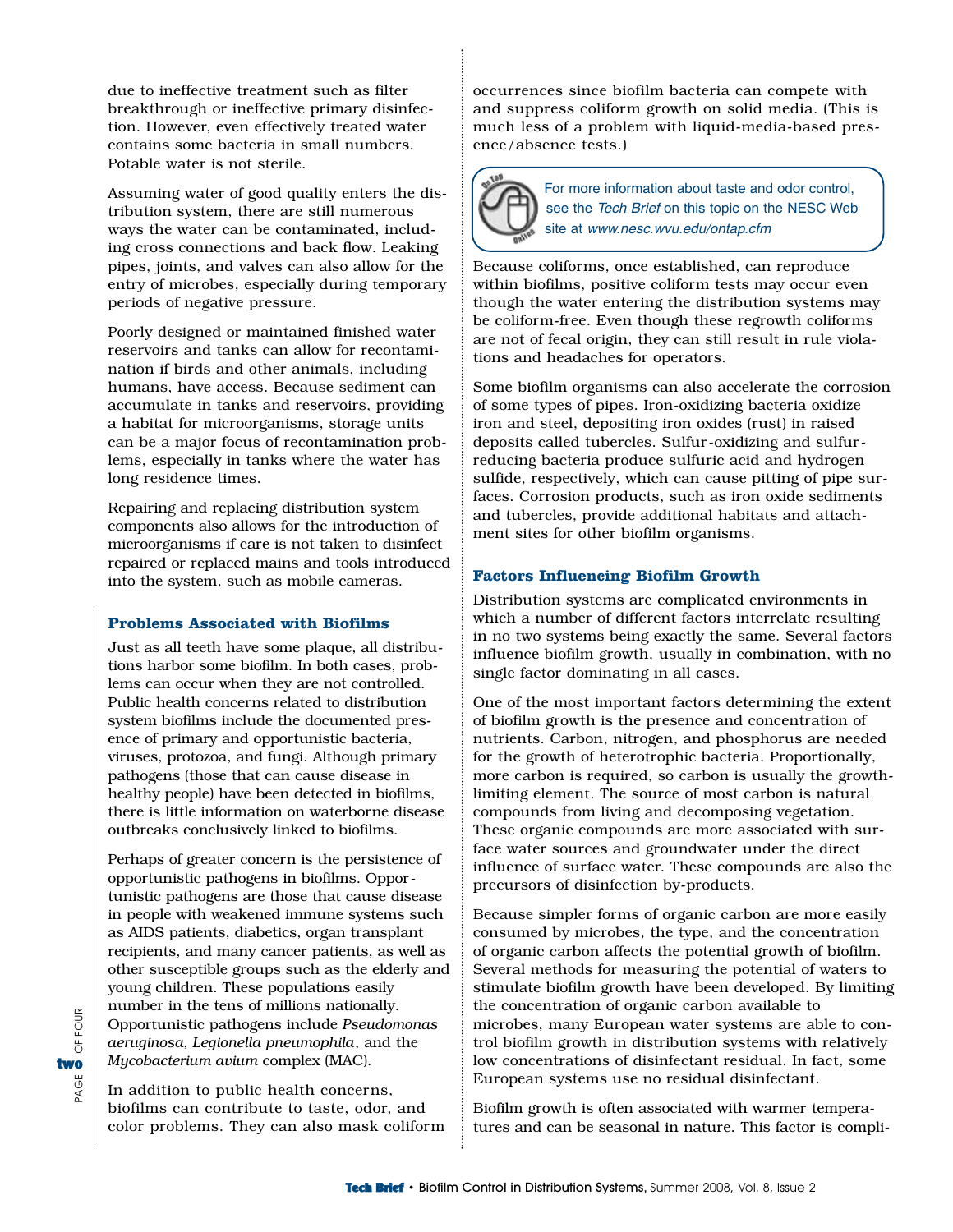#### Potential Components of a Biofilm Control Program Potential Components of a Biofilm Control Program

### **Source Water Protection**

# **Monitoring and Maintenance of Adequate Plant Performance**  • monitor individual filter effluents as well as plant effluent

### **Reduce Organic Carbon/Nutrient Levels**

- coagulation
- precipitative softening
- activated carbon filters
- mixed carbon/sand filters
- biologically activated filters

### **Corrosion Control**

- use chemical inhibitors
- adjust pH

### **Reservoir Maintenance**

- rinse prior to use
- limit retention times
- maintain adequate residuals
- monitor sediment accumulation
- keep covered and secure
- **Appropriate Disinfection Practices** increase free chlorine
- residual
- use alternate disinfectant

### **Distribution System Maintenance**

- regular flushing
- eliminating
- cross-connections
- modifying dead ends
- line pigging
- pipe replacement

# **Personnel Training**

Source: Modified from U.S. EPA

cated, however, by the decreased efficiency of disinfectants and the longer survival times of most fecal bacteria at lower temperatures. In some systems, rainfall events have also been associated with increased biofilm growth, due to higher concentrations of nutrients, turbidity, and bacteria in the source water, leading to treatment breakthrough.

Some types of distribution systems materials are more prone to biofilm development. Biofilm develops more rapidly, more densely, and is more diverse on iron pipe, especially older pipes, compared to PVC pipes. Other components can also support biofilm growth including materials used in valves, gaskets, washers, pump lubricants, and pipe coatings. Some European countries test all system components for biofilm growth potential to determine their suitability for use in distribution systems.

The hydraulics of a system are another important and complicated factor. Long residence times due to dead ends and low flow rates are associated with loss of disinfectant residual and high levels of biofilm growth. Multiple variables such as velocity, pressure, overall system configuration (looped or branching), pipe sizes, and maintenance practices, such as regular flushing, affect biofilm development.

The type and concentration of disinfectant used can affect biofilm growth. Chlorine residual is consumed by biofilms and does not penetrate thick biofilms very well. Monochloramine is less reactive and penetrates better. Systems using monochloramine for residual disinfection tend to have fewer coliform-positive tests. Both disinfectants have benefits and drawbacks, so changes in disinfectants must be carefully considered. The point of disinfection can also be critical. Some systems applying chlorine or ozone just prior to the distribution system have experienced increased growth in biofilms. This occurs when complex organic carbon molecules such as humic or fulvic acids, which are hard for bacteria to consume, are oxidized by the disinfectant into smaller molecules that are more easily assimilated.

Corrosion, even when it is not biologically mediated, can affect biofilm growth. Pits and tubercles act as traps for nutrients and attachment sites for microbes. Iron oxide corrosion products may act as a microbial nutrient and protect microbes from chlorine disinfection.

# **Detecting and Controlling Biofilms**

Biofilm overgrowth can be indicated by the presence of coliforms in distribution system samples when the treatment plant effluent is coliform negative. Other indications are high densities of coliforms in the distribution system when contamination due to cross connections and back flow has been ruled out. Other possible indications include the rapid loss of disinfectant residual, increases in the concentration of heterotrophic bacteria (those that require organic carbon) as measured by Heterotrophic Plate Counts (HPC) and the assessment of easily biodegradable carbon levels, as measured by laboratory tests such as Assimilable Organic Carbon (AOC).

A number of test kits are commercially available that quantify the amount of active microbial biomass by measuring the presence of adenosine triphosphate (ATP). ATP is a molecule found in all living cells that plays a key role in energy transfer and metabolism. These kits extract ATP from microbial cells, convert it to light, and measure the light emitted in a hand-held luminometer. They have the advantage of providing results in minutes rather than days.

Because so many factors can influence biofilm growth, there are numerous ways to prevent and control biofilm growth. A successful program will incorporate multiple approaches. A distribution system maintenance program may